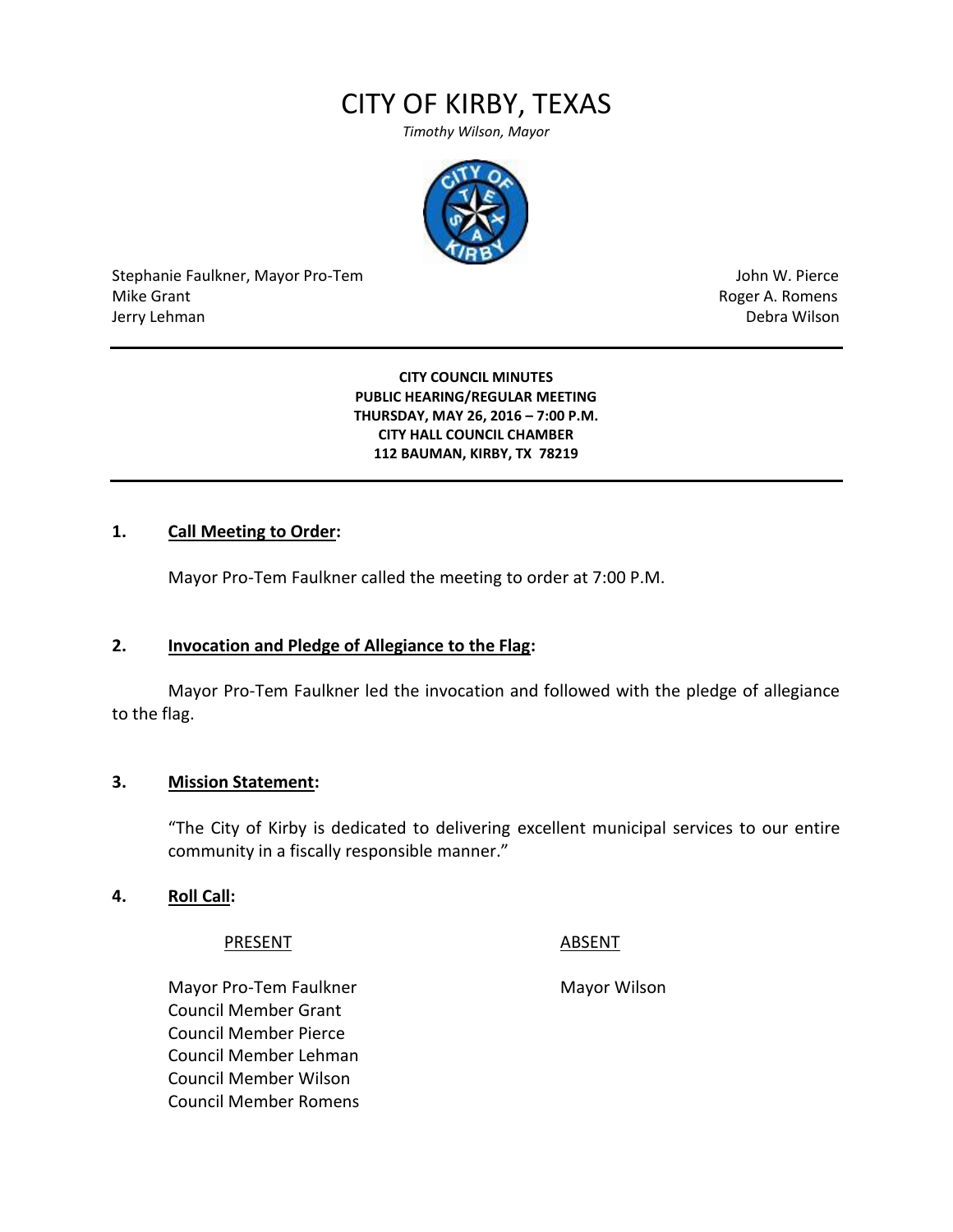#### **5. Citizen Participation:**

1. Sid Sanders, Jr., 5202 Binz Engleman – He apologized to the City Manager, Council Member Lehman, and Mayor Wilson for his accusation about changes he thought were made to the animal control facility.

2. Lee Anderson, 5002 Wheatland – He spoke about the variance requests and front yard setbacks. He supported the variance request on 2405 Threadway. He asked Council to consider changing the ordinance to allow the carports.

3. James Craig, 4827 Aspenwood - He said he has issues with the police department. He identified problems that have occurred at his home. He voiced his concern with the survey for the water tower and animal control facility with Bexar County, and city officials not living in the City of Kirby.

4. Mary Wright, 1010 N. Frio – She is concerned with LED lights and made Council aware of the dangers of LED lights.

5. Jackie Jackson, 4823 Blue Spruce – She said the tagline contest deadline is May 31, 2016 and applications are available.

6. Reggie Russell, 2221 Theodore – He said he supports item d. The City needs to continue to protect the lives of our residents. The police should issue a citation if solicitors don't have a permit.

#### **6. Consent Agenda:**

- a. Regular Meeting Minutes May 12, 2016
- b. Acceptance Of Quarterly Investment Report January 2016 March 2016
- c. Discussion And Possible Action To Consider Ordinance No. O-2016-787 Repealing Ordinance No. 90-465 And Establishing A Program For Response And Recovery Phases Of Comprehensive Emergency Management; Acknowledging The Office Of Emergency Management Director; Authorizing The Appointment Of An Emergency Management Coordinator; And Providing For The Duties And Responsibilities Of Those Offices; Identifying An Operational Organization; Granting Necessary Powers To Cope With All Phases Of Emergency Management Which Threaten Life And Property In The City Of Kirby, Texas; Authorizing Cooperative And Mutual Aid Agreements For Relief Work Between This And Other Cities Or Counties And For Related Purposes; And Providing For Penalties For Any Violation Of This Ordinance. This Is The Second Reading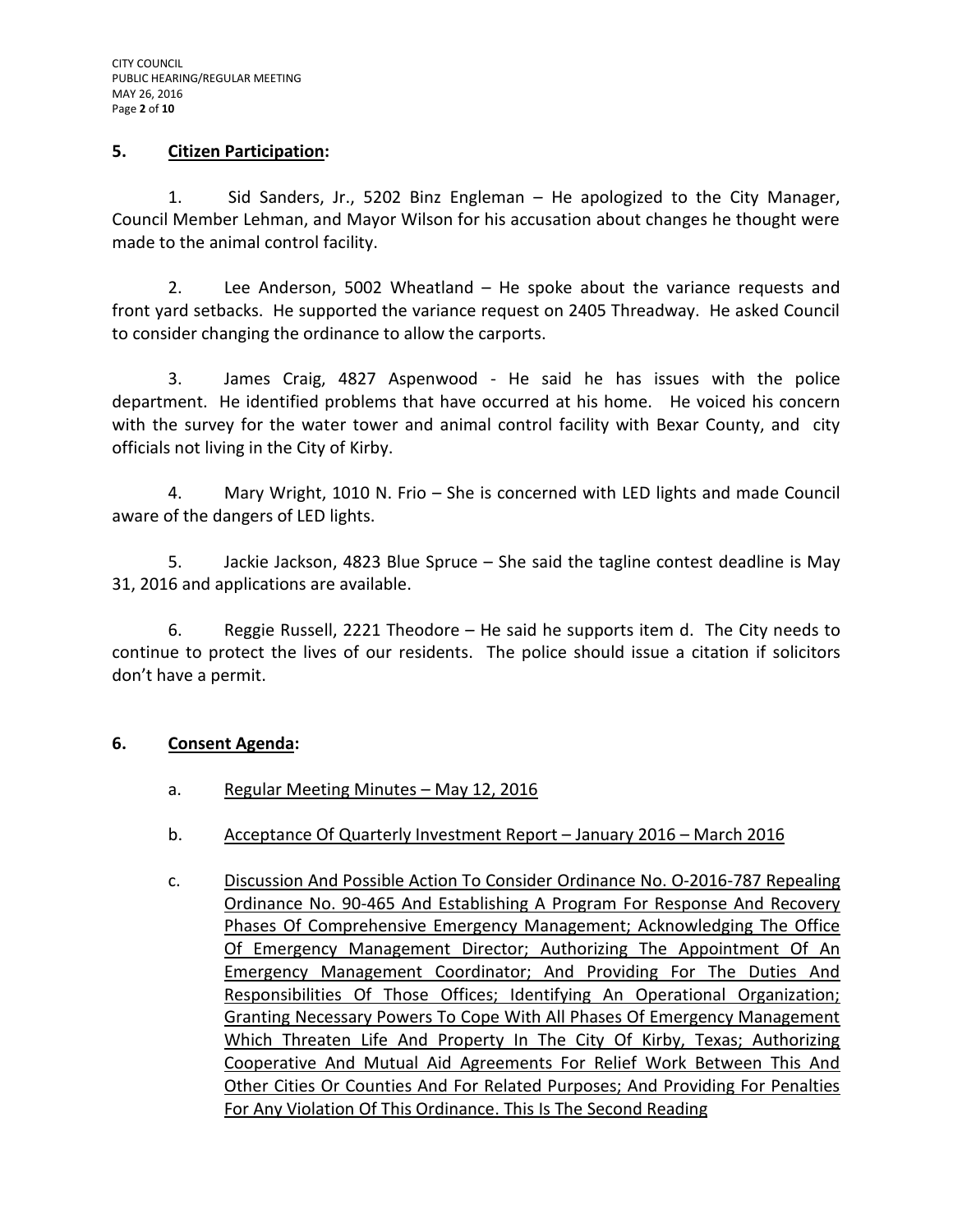Council Member Lehman moved to accept the consent agenda; seconded by Council Member Grant.

The motion carried with a 6-0 vote.

 $AYFS - 6$   $NO - 0$ 

### **7. Presentation:**

#### a. The Retail Coach - Mr. Aaron Farmer

Mr. Aaron Farmer, Senior Vice-President of Retail Coach, informed Council they offer redevelopment and new development opportunities and how to get additional businesses to serve Kirby residents. He provided insight into the company. They are able to do a license plate and cell phone analysis to determine who is eating or shopping in Kirby or leaving Kirby for dining or shopping. They will reach out to businesses and developers for Kirby. He said the City is losing a lot of money because residents are shopping outside of the City.

Council Member Lehman said many people want an existing building to move into. He asked Mr. Farmer if the City contracted with Retail Coach would they bring in developers.

Mr. Farmer said they would take care of the recruitment for the City and bring in developers.

# **8. Public Hearing:**

a. To Hear A Request For A Specific Use Permit To Allow Outdoor Storage In A (C-1) Commercial Office And Retail District Located At: CB: 5865, Lot 18, Otherwise Known As 5631 Seguin Road, City Of Kirby, Bexar County, Texas.

Mayor Pro-Tem Faulkner opened the Public Hearing at 7:36 P.M.

1. Jody Flinn, 5619 Old Seguin Road – She owns Puppy Power Resort and wanted to know if the applicant will be allowed to store hazardous materials and equipment throughout the entire property. Another concern was she built her fence about seven inches inside her property line and a neighbor informed her that due to squatters rights the applicant can claim the property as his own. What does she need to do to prevent this? The applicant wants to build an office and she wanted to know if there are rules and regulations for where they place the building.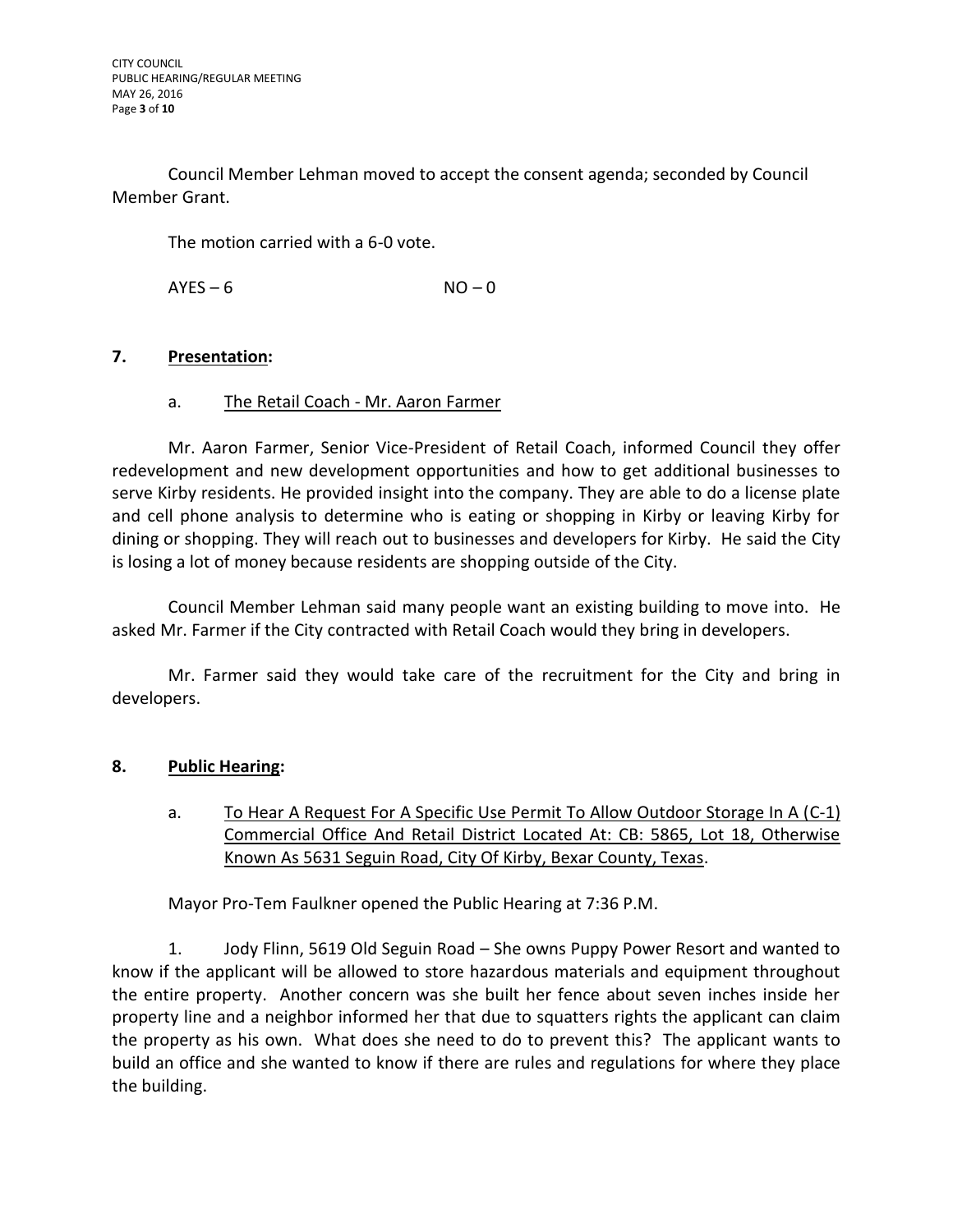Mayor Pro-Tem Faulkner closed the Public Hearing at 7:41 P.M.

b. To Hear A Request For A Specific Use Permit To Allow Use Of The Property As A Single Family Residence In A (C-2) Commercial District Located At CB 5941, BLK 2, LOT SE 147.2 FT OF W 50 FT OF 11, Also Known As 519 Edalyn St., Kirby, TX, 78219, City Of Kirby, Bexar County, Texas.

Mayor Pro-Tem Faulkner opened the Public Hearing at 7:42 P.M.

Mayor Pro-Tem Faulkner closed the Public Hearing at 7:43 P.M.

c. To Hear A Request To Consider A Variance To The Zoning Ordinance For A Carport That Was Constructed Four Feet Within The Twenty-Five Foot Front Setback; Located At CB 5094A BLK 11 LOT 2; Otherwise Known As 2405 Threadway, City Of Kirby, Bexar County, Texas.

Mayor Pro-Tem Faulkner opened the public hearing at 7:44 P.M.

1. Vicki Nemec, applicant, said she hired a contractor and he didn't obtain a permit.

2. Lee Anderson, it's a nice carport and enhances the property.

Mayor Pro-Tem Faulkner closed the public Hearing at 7:49 P.M.

# **9. Discussion And Possible Action:**

a. Discussion And Possible Action To Consider Ordinance No. O-2016-788, An Ordinance Amending The Zoning Ordinance Of The City Of Kirby, Texas, To Grant Specific use Permit #2016-004 For Outdoor Storage In A (C-1) Commercial Office And Retail District Located At: CB: 5865, LOT 18, Otherwise Known As 5631 Seguin Road, City Of Kirby, Bexar County, Texas. This Is The First Reading.

Mayor Pro-Tem Faulkner asked Mr. Schnall if she owned a piece of property was she allowed to divide it up and sell a portion without informing the City.

Marc Schnall, City Attorney, repeated the question, can someone sell a portion of land and not inform City? He replied that the person can do that; however, he didn't believe the City would issue any building permits until that property has been replatted.

Council Member Romens stated the issue he has with this request is it's a C-2 property in the middle of C-1 zone. If we are looking for long term development we are doing a disservice to this business by placing a two year clause in the ordinance.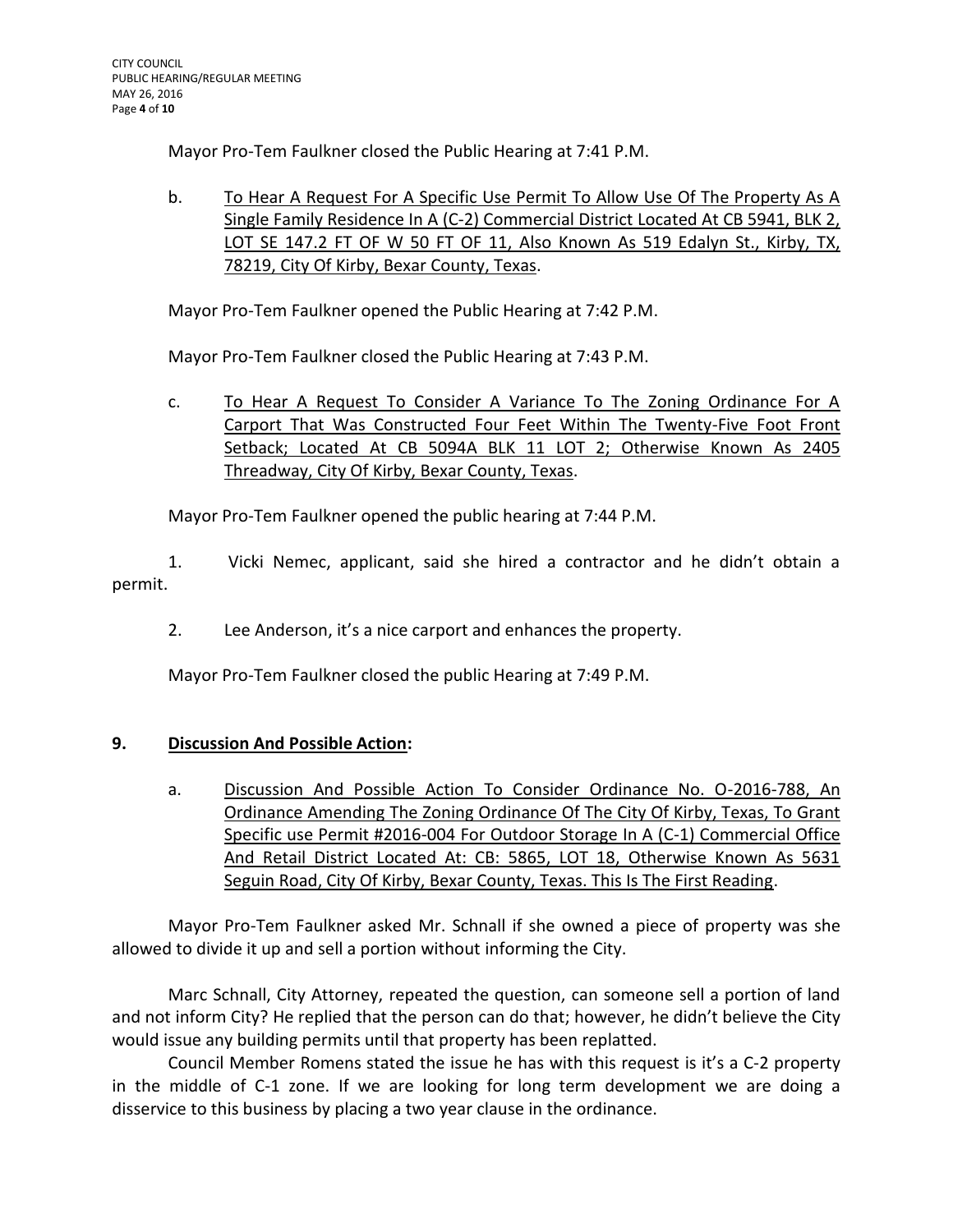Council Member Lehman said his concern is there are residential properties around this property and if the applicant is going to store construction materials it won't take long for rodents to come around.

Council Member Grant moved to table this item; seconded by Council Member Lehman.

Reggie Russell, Chairperson, Planning and Zoning Commission Chairperson, informed Council the applicant came before the Commission. He asked the applicant about the one mailbox and was informed the property had been divided. And applicant was going to only store construction equipment in the back and not disturb anyone. The Commission recommended approval with the understanding it would not be there forever and it was going to meet all the restrictions in the C-2 Zone. The Commission is trying to help and encourage building in Kirby. The permitting for construction will have to go through the City.

Council Member Grant withdrew his motion; Council member Lehman withdrew his second to the motion.

Council Member Grant moved to deny the request; seconded by Council Member Lehman.

The motion carried with a 6-0 vote.

 $AYES - 6$   $NO - 0$ 

b. Discussion And Possible Action To Consider Ordinance No. O-2016- 789, An Ordinance Amending the Zoning Ordinance Of The City Of Kirby, Texas, To Grant Specific Use Permit #2016-005 For Use Of The Property As A Single Family Residence In A (C-2) Commercial District Located At CB 5941, BLK 2, LOT SE 147.2 FT OF W 50 FT OF 11, Also Known As 519 Edalyn St., Kirby, TX, 78219, City Of Kirby, Bexar County, Texas. This Is The First Reading.

Council Member Grant moved to accept Ordinance No. O-2016- 789, an Ordinance amending the Zoning Ordinance of the City of Kirby, Texas, to grant Specific Use Permit #2016- 005 for use of the property as a Single Family Residence In a (C-2) Commercial District located at CB 5941, BLK 2, LOT SE 147.2 FT OF W 50 FT OF 11, also known as 519 Edalyn St., Kirby, TX, 78219, City of Kirby, Bexar County, Texas; seconded by Council Member Pierce.

The motion carried with a 6-0 vote.  $AYES - 6$   $NO - 0$ 

c. Discussion And Possible Action To Consider A Variance To The Zoning Ordinance For A Carport That Was Constructed Four Feet Within The Twenty-Five Foot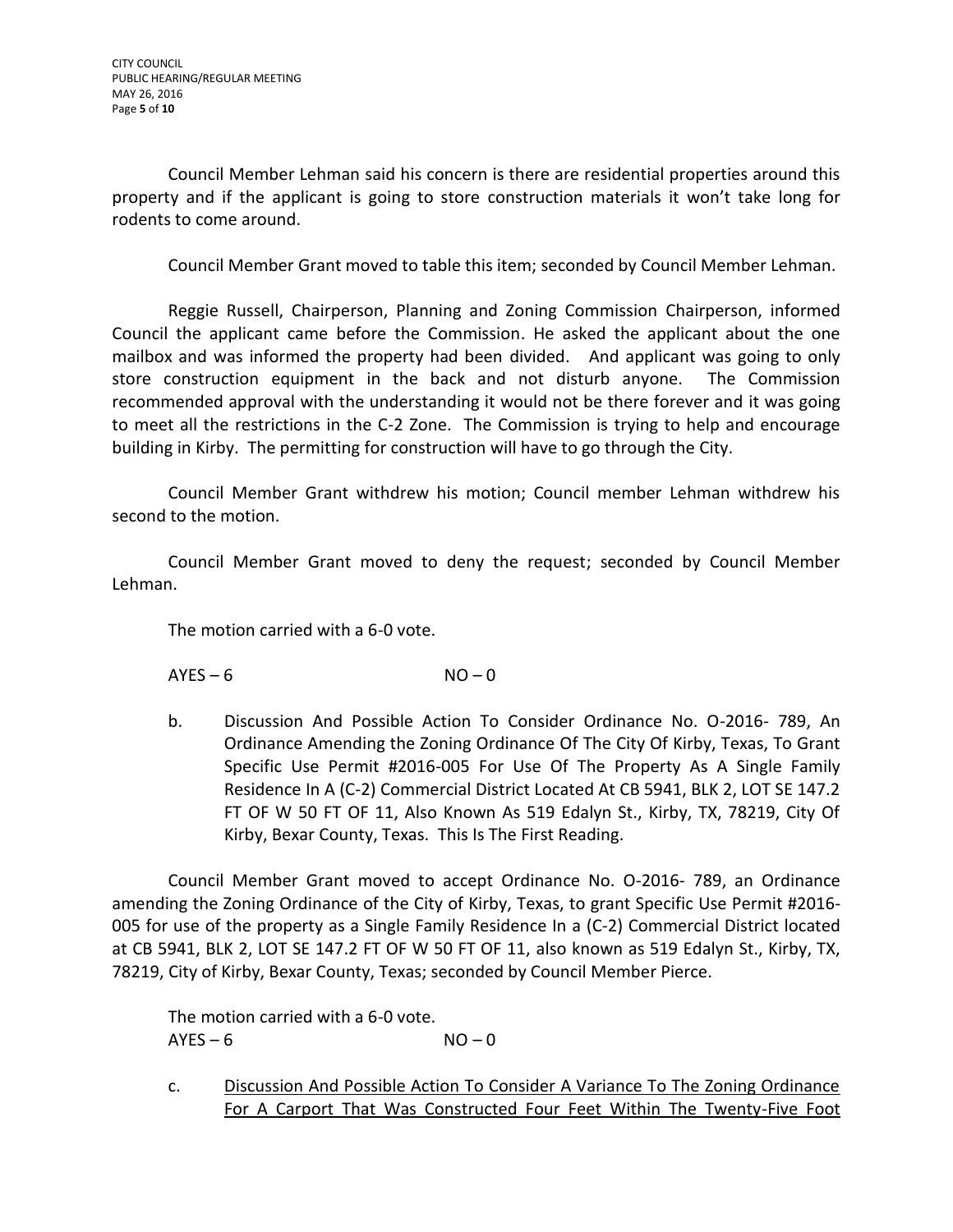## Front Setback; Located At CB 5094A BLK 11 LOT 2; Otherwise Known as 2405 Threadway, City Of Kirby, Bexar County, Texas.

Council Member Grant moved to accept this Variance To The Zoning Ordinance For A Carport That Was Constructed Four Feet Within The Twenty-Five Foot Front Setback; Located At CB 5094A BLK 11 LOT 2; Otherwise Known as 2405 Threadway, City Of Kirby, Bexar County, Texas; seconded by Council Member Wilson.

The motion carried with a 6-0 vote.

 $AYES - 6$   $NO - 0$ 

d. Discussion And Possible Action To consider Ordinance No. O-2016-786 Repealing Chapter 112 Of The Code Of Ordinances Of The City Of Kirby And Adopting A New Chapter 112 Of The Code Of Ordinances Of The City Of Kirby To Define And Regulate Solicitors Of Services, Funds Or Property For Charitable Or Non-Profit Purposes, Itinerant Merchants, Itinerant Vendors, Peddlers And Persons Selling Or Taking Orders For Goods, Wares, Merchandise, Services, Photographs, Or Subscriptions And Related Matters And To Provide A Penalty For Violations. This Is the First Reading.

City Manager Vernon recognized Marc Schnall, City Attorney. Mr. Schnall identified each section of the new ordinance and provided a brief synopsis of each section. The purpose of this ordinance is to have solicitors obtain a permit before going door to door in the City.

Council Member Grant moved to accept Ordinance No. O-2016-786 repealing Chapter 112 of the Code of Ordinances of the City of Kirby and adopting a new Chapter 112 of the Code of Ordinances of the City of Kirby to define and regulate solicitors of services, funds or property for charitable or non-profit purposes, itinerant merchants, itinerant vendors, peddlers and persons selling or taking orders for goods, wares, merchandise, services, photographs, or subscriptions and related matters and to provide a penalty for violations; seconded by Council Member Wilson.

The motion carried with a 6-0 vote.

 $AYES - 6$   $NO - 0$ 

e. Discussion And Possible Action To Consider Ordinance No. O-2016-784 Amending Sections 113.01 And 113.02 Of Chapter 113 Of The Code Of Ordinances Of The City Of Kirby, Texas To Adopt By Reference New State Rules For Food Establishments. This Is The First Reading.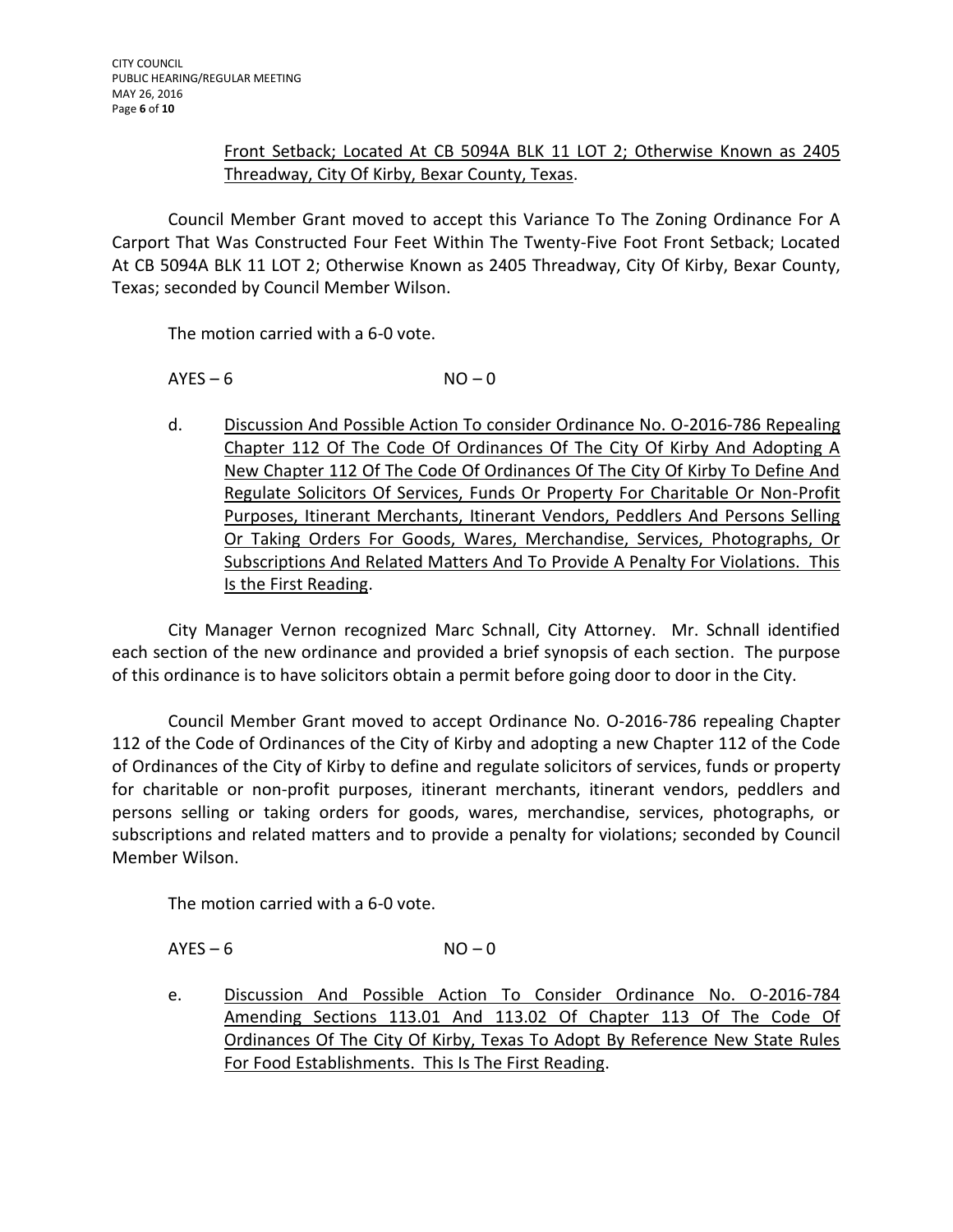CITY COUNCIL PUBLIC HEARING/REGULAR MEETING MAY 26, 2016 Page **7** of **10**

Mayor Pro-Tem Faulkner recognized Marc Schnall. Mr. Schnall said the purpose of this ordinance is because the State Board of Health promulgates rules for food establishments for the entire state. The current code adopted the 25 Texas Administrative Code Section 229.161 – 229.171 and 25 Texas Administrative Code 229 .173 - .175. The State Board repealed those with new rules that are located in Chapter 228. The new rules are substantially longer than the old rules. The City Manager advised him the Council has two specific questions. If the Council wishes to proceed with change to Chapter 113, that can be brought to Council at a future meeting. He answered the two questions Council had: 1.) Does the City have the right to not require food handler training; 2) If the City has to require food handler training, does it have to be completed annually. 1.) Yes. The Health and Safety Code 438.046, Subsection B.1 states that food service workers must be trained in a training course. 2.) As of right now he has not found anything that requires annual training. Chapter 113 currently on the books, not the section we are talking about amending, but a later section does say the City of Kirby requires annual training for food handlers. He said he couldn't see why Kirby wouldn't want annual training. He recommended accepting the ordinance, because the rules the City have been repealed by the State so the City has new rules now. It would be prudent for Kirby to adopt the newly adopted State rules for food establishments. If Council instructs the City Manager, we can bring to Council a subsequent amendment to Chapter 113 that eliminates the annual training requirement for food handlers.

Mayor Pro-Tem Faulkner said she believes the concern was not the annual food handler training, but the requirement of the food handler permit for festivals and food booths. She said other cities with city events have their department conducting the event obtain a food handler permit and it covers all food vendors who come to set up a booth and participate. Currently, Kirby is asking all food vendors to participate in food handler training.

Mr. Schnall said the City could change the ordinance to require training by food handlers only and could also exempt from the training requirement persons who are only doing food handler work in temporary food establishments. Temporary food establishments are defined in State regulations as a food establishment that operates for no more than 14 consecutive days in conjunction with a single event or celebration. The State requirement does not apply to temporary food establishments.

Council Member Grant moved to accept Ordinance No. O-2016-784 amending Sections 113.01 and 113.02 of Chapter 113 of the Code of Ordinances of the City of Kirby, Texas to adopt by reference new State rules for food establishments; seconded by Council Member Lehman.

The motion carried with a 6-0 vote.  $AYES - 6$   $NO - 0$ 

f. Discussion And Possible Action to Consider Ordinance No. O-2016-790, Repealing Ordinance No. 2 And Adopting A New Corporate Seal For The City Of Kirby. This Is The First Reading.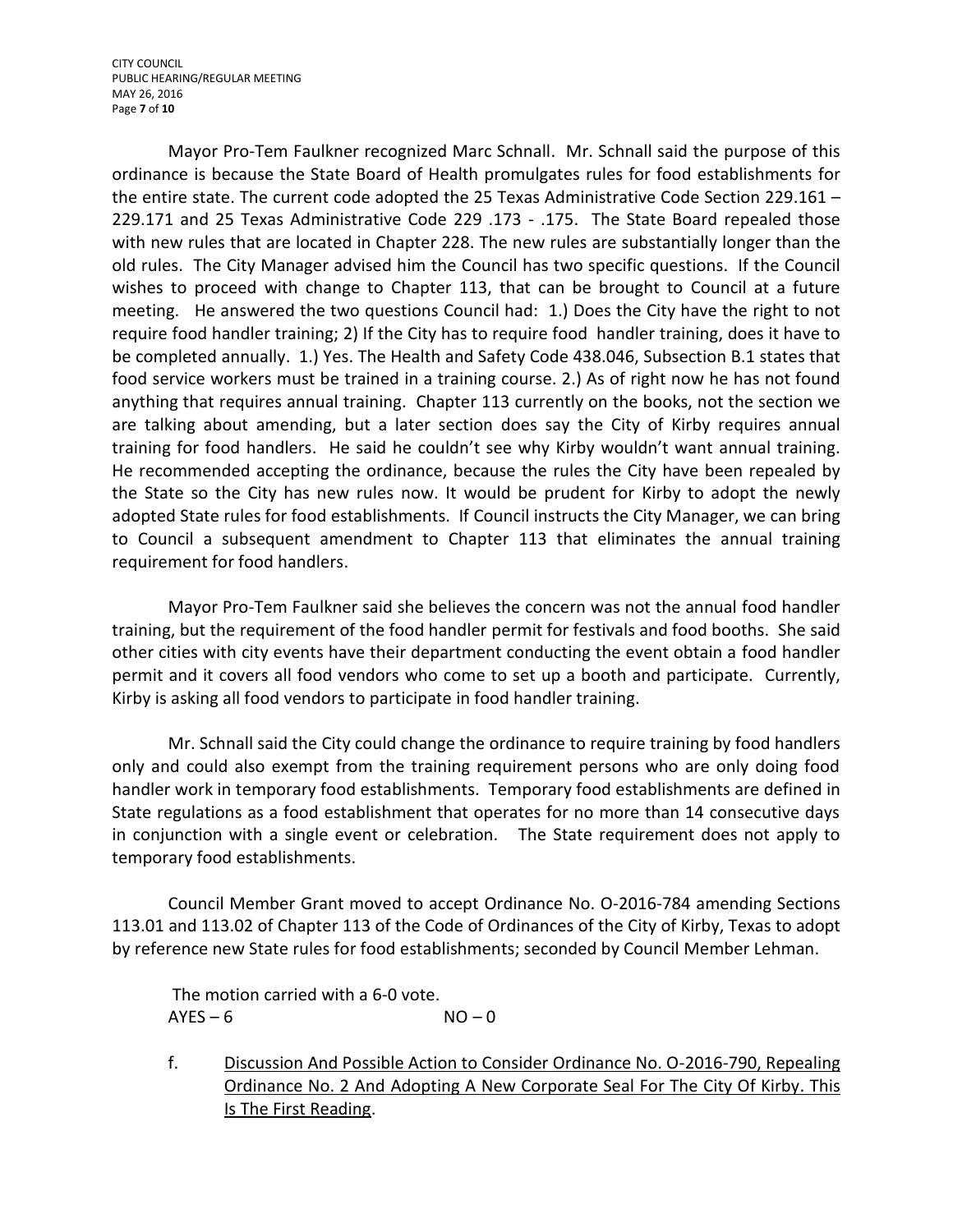City Manager Vernon informed Council in our research the original seal in the ordinance book is the only copy on record and it's a small photo copy. The only electronic version we have is the new seal.

Council Member Grant moved to accept Ordinance No. O-2016-790, repealing Ordinance No. 2 and adopting a new corporate seal for the City of Kirby; seconded by Council Member Pierce.

The motion carried with a 6-0 vote.

 $AYES - 6$   $NO - 0$ 

### g. Discussion And Possible Action Regarding 2016 Municipal Pool Plans

City Manager Vernon introduced Steve Gordon, Summer Recreation Programs Coordinator. Mr. Gordon addressed Council providing a brief history on himself and let them know he was looking forward to working with the City. He presented his plans for the pool and other community activities.

Mayor Pro-Tem Faulkner inquired about certifying lifeguards. Mr. Gordon said he is able to certify lifeguards.

Council Member Wilson asked if there is going to be a grand opening. Mr. Gordon said he is getting the pool ready and will attempt to have a bash on Saturday, otherwise he will plan something next week.

# h. Discussion And Possible Action Regarding Bexar Appraisal 9-1-1 Network District Fiscal Year 2017 Budget Approval

There was no action take on this item; it will be corrected and placed on the June 9, 2016 agenda.

#### **10. Department Updates:**

- a. Administration
- b. Public Works
- c. Finance
- d. <u>Fire</u>
- e. Police
- f. Animal Care Services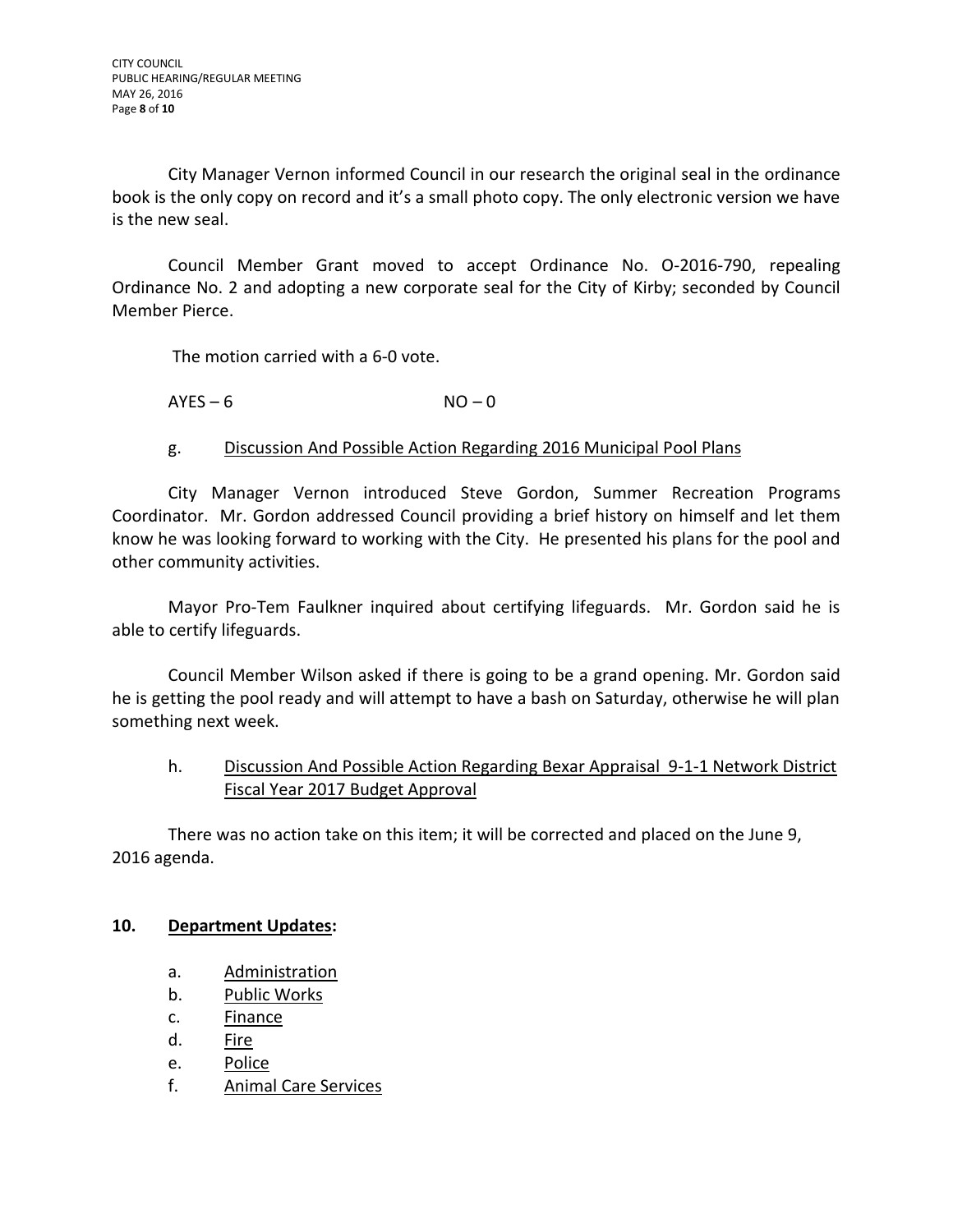a. Administration – City Manager Vernon – Attended two and a half days water training course taught by Roger Aguillon, Public Works Director. We need a second licensed operator so Chief Bois, Assistant Chief Alfaro and four water staff took the course too. Street sweeping will be operating every Tuesday and Wednesday. Meeting with San Antonio City Manager to discuss the boundary adjustment to see if she will move this forward to their city council for consideration. Tomorrow is Career Day at Paschal Elementary and they are looking for a council member to come out from noon – 2:00 P.M. City offices closed Monday in observance of Memorial Day.

b. Public Works – Roger Aguillon – Provided the schedule for the street sweeper, and replaced some of the equipment at the park. Started spraying for mosquitos, but the rain prevents them from getting into alleys right now and patching potholes.

c. Finance – Tina Ynfante – She is working on the proposed budget calendar for 2016-2017, working on Vigilant Solutions and the reports are almost ready. Priority Payment System will provide credit card system for 4<sup>th</sup> of July.

d. Fire - Chief Riedel – Provided the number of calls for the month and TML-IRP sent out an adjuster to look at the fire truck that was hit and the repairs will be taken care of. He will attend Career Day. He said he was hopeful the full-time vacancy in his department will be filled soon.

e. Police – Chief Bois – Provided the number of calls for the month. He has members attending Career Day and Officer Thompson will be recognized by Kirby VFW as "Officer of Year."

f. Animal Care Services – January Dugan – The new employee will start on May 27. She provided information on the number of calls for service and other activities and upcoming events.

# **11. Requests and Announcements:**

a. Requests By Mayor And Council Members For Items To Be Placed On Future City Council Agendas And Announcements On City Events/Community Interests

Council Member Grant – He suggested placing on the web page that any standing water breeds mosquitos.

Council Member Lehman – He brought up that anyone can enter the tagline contest.

Council Member Wilson – She said June 7 is the next Beautification and Recycling Committee meeting. Following what Mr. Grant was saying, if you know someone with a pool